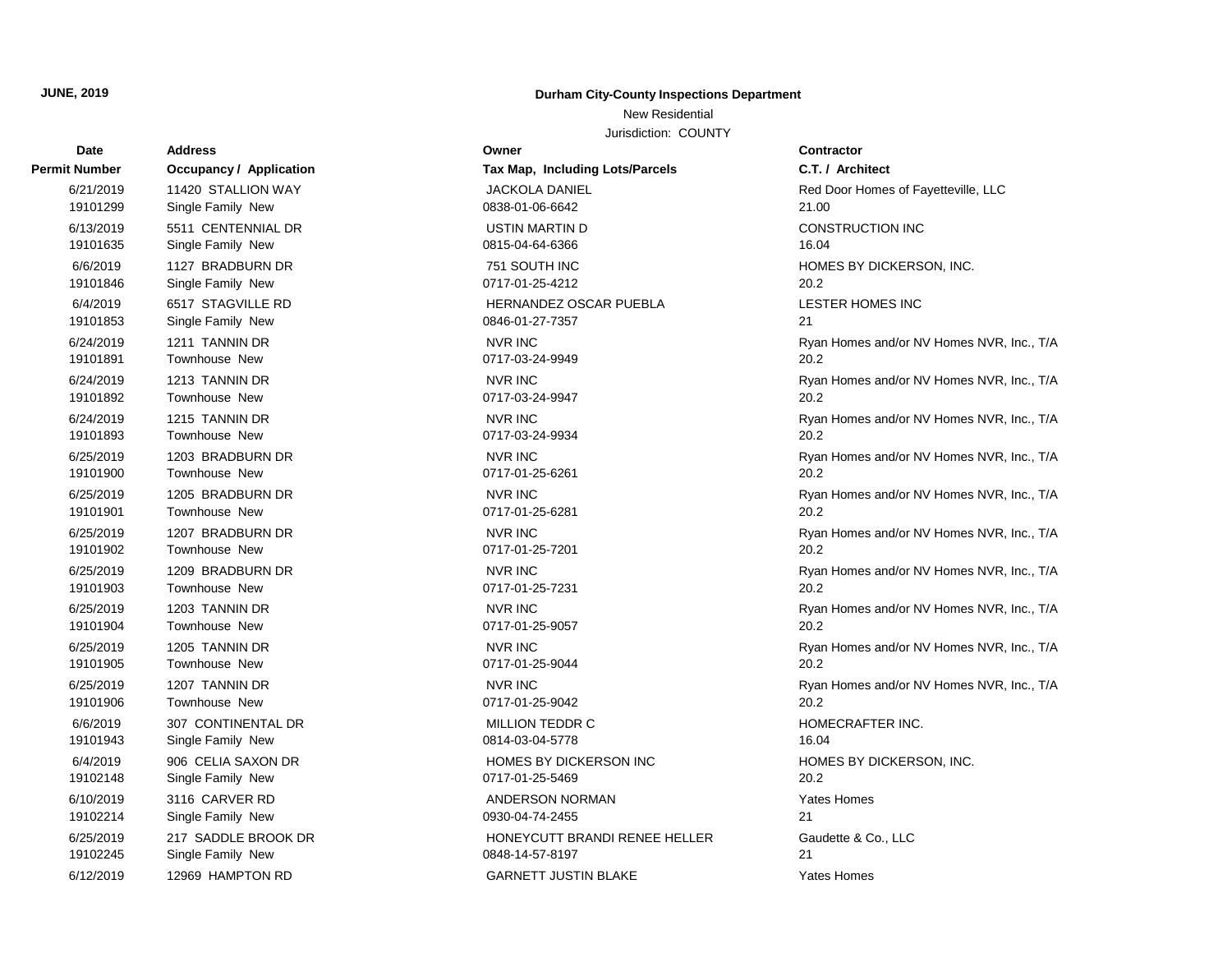## **JUNE, 2019 Durham City-County Inspections Department**

New Residential

Jurisdiction: COUNTY

| <b>Date</b>          | <b>Address</b>          | Owner                           | <b>Contractor</b>           |
|----------------------|-------------------------|---------------------------------|-----------------------------|
| <b>Permit Number</b> | Occupancy / Application | Tax Map, Including Lots/Parcels | C.T. / Architect            |
| 19102281             | Single Family New       | 0839-01-39-3272                 | 21                          |
| 6/6/2019             | 2126 CLEMENTS DR        | <b>TOLEDO BUILDERS LLC</b>      | ESPITIA, EZEQUIEL           |
| 19102349             | Single Family New       | 0833-16-83-8828                 | 18.01                       |
| 6/25/2019            | 813 WATERCOLOR WAY      | CAROLINA COTTAGE HOMES LLC      | SAUSSY BURBANK HOMES GC LLC |
| 19102516             | Single Family New       | 0717-03-34-0678                 | 20.2                        |
| 6/18/2019            | 815 WATERCOLOR WAY      | CAROLINA COTTAGE HOMES LLC      | SAUSSY BURBANK HOMES GC LLC |
| 19102520             | Single Family New       | 0717-03-34-0647                 | 20.2                        |
| 6/25/2019            | 7408 HERNDON RD         | DREES COMPANY THE               | THE DREES HOMES COMPANY     |
| 19102548             | Single Family New       | 0727-01-09-2762                 | 20.12                       |
| 6/19/2019            | 1123 BRADBURN DR        | HOMES BY DICKERSON INC          | HOMES BY DICKERSON, INC.    |
| 19102551             | Single Family New       | 0717-01-25-4300                 | 20.2                        |
| 6/27/2019            | 1113 BRADBURN DR        | <b>HOMES BY DICKERSON INC</b>   | HOMES BY DICKERSON, INC.    |
| 19102760             | Single Family New       | 0717-01-25-4447                 | 20.2                        |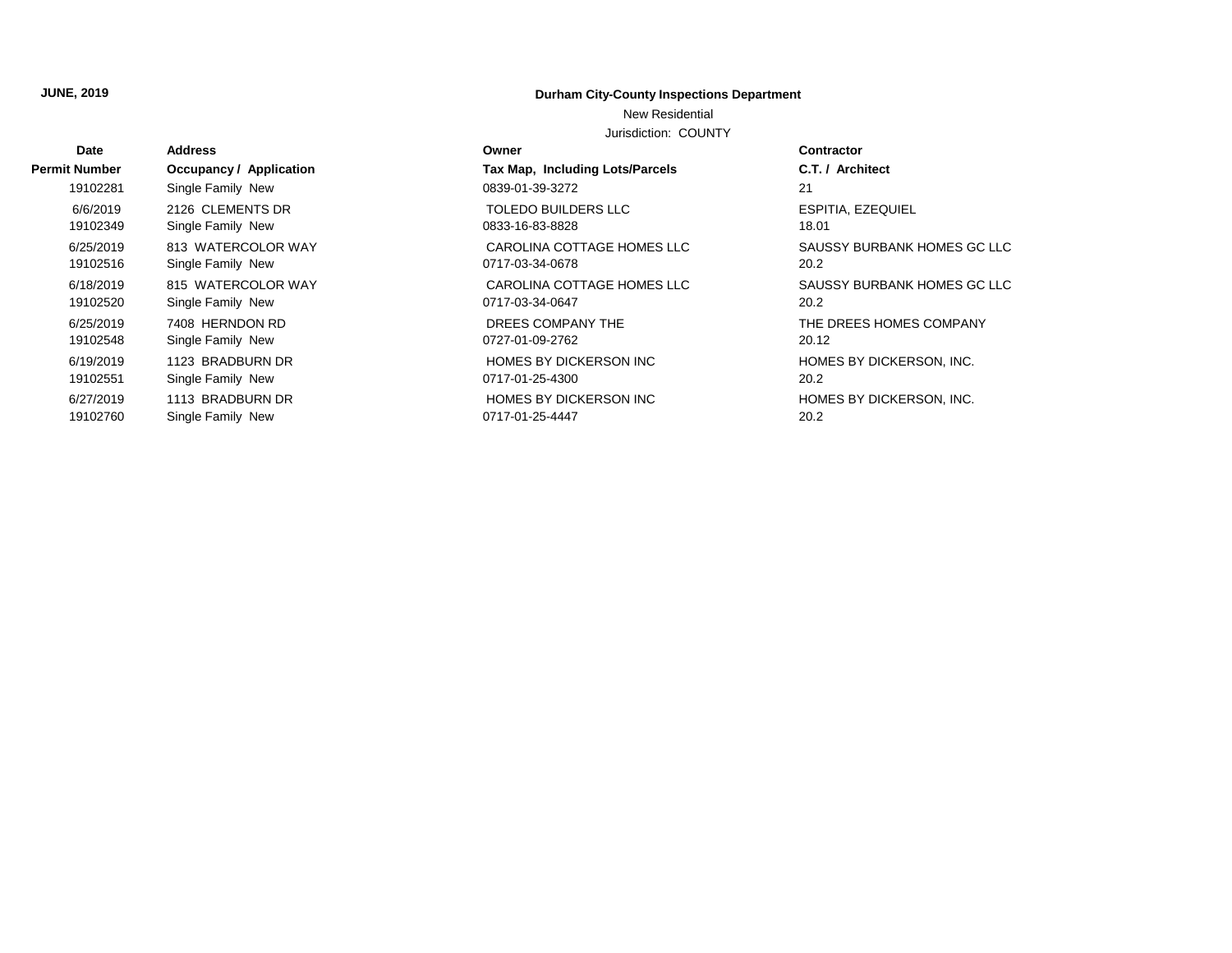| Cost<br>253,770.00 |  |  |
|--------------------|--|--|
| 172,272.00         |  |  |
| 305,000.00         |  |  |
| 350,000.00         |  |  |
| 181,964.00         |  |  |
| 182,754.00         |  |  |
| 183,018.00         |  |  |
| 139,392.00         |  |  |
| 139,392.00         |  |  |
| 140,382.00         |  |  |
| 139,392.00         |  |  |
| 181,962.00         |  |  |
| 182,952.00         |  |  |
| 181,962.00         |  |  |
| 520,500.00         |  |  |
| 263,802.00         |  |  |
| 90,222.00          |  |  |
| 151,800.00         |  |  |
| 217,350.67         |  |  |